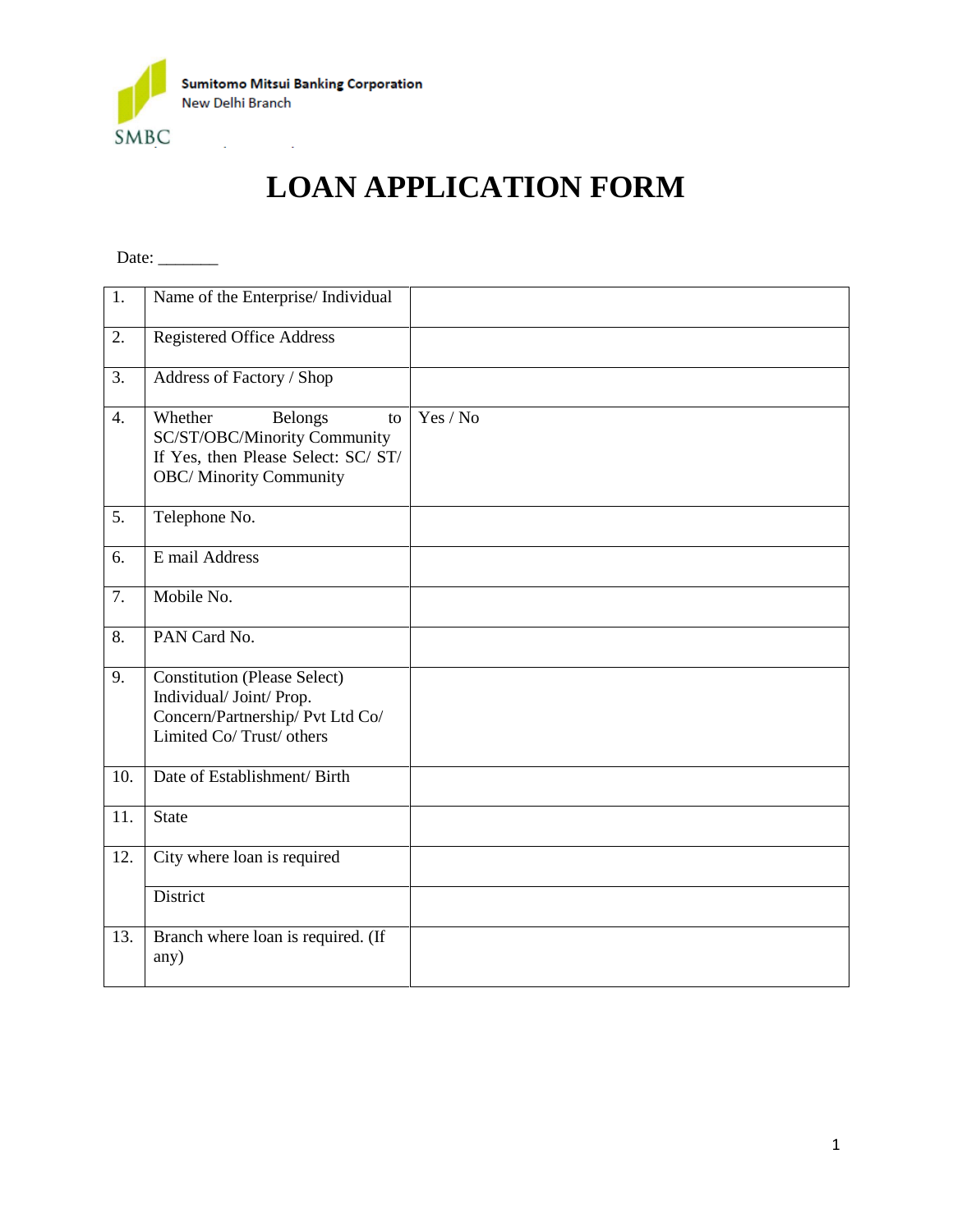

**SMBC** 

|     | $\cup$ . $\cup$ $\cup$                                                   |                                    |                                                                                                        |                   |             |                                                                                 |            |                     |            |  |                        |                      |                          |                                          |  |
|-----|--------------------------------------------------------------------------|------------------------------------|--------------------------------------------------------------------------------------------------------|-------------------|-------------|---------------------------------------------------------------------------------|------------|---------------------|------------|--|------------------------|----------------------|--------------------------|------------------------------------------|--|
| 14  | Name of Proprietors/ Partners/ Directors of Company and Their Addresses: |                                    |                                                                                                        |                   |             |                                                                                 |            |                     |            |  |                        |                      |                          |                                          |  |
|     | S.No                                                                     | Name<br>Date<br>of<br><b>Birth</b> |                                                                                                        | Father/<br>Spouse |             | Academic<br>Qualification                                                       | No         | Mobile              | PAN<br>No. |  | Res.<br><b>Address</b> | Tel<br>No.<br>(Res.) |                          | Experience<br>in the line<br>of activity |  |
|     | (i)                                                                      |                                    |                                                                                                        |                   |             |                                                                                 |            |                     |            |  |                        |                      |                          |                                          |  |
|     | (ii)                                                                     |                                    |                                                                                                        |                   |             |                                                                                 |            |                     |            |  |                        |                      |                          |                                          |  |
|     | (iii)                                                                    |                                    |                                                                                                        |                   |             |                                                                                 |            |                     |            |  |                        |                      |                          |                                          |  |
|     | (iv)                                                                     |                                    |                                                                                                        |                   |             |                                                                                 |            |                     |            |  |                        |                      |                          |                                          |  |
|     | (v)                                                                      |                                    |                                                                                                        |                   |             |                                                                                 |            |                     |            |  |                        |                      |                          |                                          |  |
| 15  | Activity                                                                 |                                    |                                                                                                        |                   |             | Existing _________ since __________                                             |            |                     |            |  |                        |                      |                          |                                          |  |
|     |                                                                          |                                    |                                                                                                        |                   |             | Proposed#<br>#if a different activity other than existing activity is proposed. |            |                     |            |  |                        |                      |                          |                                          |  |
| 16. |                                                                          |                                    | Names of Associate Concerns and Nature of Association                                                  |                   |             |                                                                                 |            |                     |            |  |                        |                      |                          |                                          |  |
|     | Sl.                                                                      |                                    | Name of Associate                                                                                      |                   | Address of  |                                                                                 | Presently  |                     |            |  | Nature of              |                      |                          | Extent of                                |  |
|     | No.                                                                      | Concerns                           |                                                                                                        |                   | Associate   |                                                                                 |            | <b>Banking With</b> |            |  | Association            |                      |                          | Interest as a                            |  |
|     |                                                                          |                                    |                                                                                                        |                   | Concerns    |                                                                                 |            |                     |            |  |                        |                      | Prop./ Partner/          |                                          |  |
|     |                                                                          |                                    |                                                                                                        |                   |             |                                                                                 |            |                     |            |  |                        |                      |                          | Director or Just                         |  |
|     |                                                                          |                                    |                                                                                                        |                   |             |                                                                                 |            |                     |            |  |                        |                      | Investor in<br>Associate |                                          |  |
|     |                                                                          |                                    |                                                                                                        |                   |             |                                                                                 |            |                     |            |  |                        |                      | Concern                  |                                          |  |
|     | (i)                                                                      |                                    |                                                                                                        |                   |             |                                                                                 |            |                     |            |  |                        |                      |                          |                                          |  |
|     | (ii)                                                                     |                                    |                                                                                                        |                   |             |                                                                                 |            |                     |            |  |                        |                      |                          |                                          |  |
|     | (iii)                                                                    |                                    |                                                                                                        |                   |             |                                                                                 |            |                     |            |  |                        |                      |                          |                                          |  |
|     | (iv)                                                                     |                                    |                                                                                                        |                   |             |                                                                                 |            |                     |            |  |                        |                      |                          |                                          |  |
|     | (v)                                                                      |                                    |                                                                                                        |                   |             |                                                                                 |            |                     |            |  |                        |                      |                          |                                          |  |
|     |                                                                          |                                    | Relationship of Proprietors/ Partners/ Directors with the officials of the Bank/ Director of the Bank: |                   |             |                                                                                 |            |                     |            |  |                        |                      |                          |                                          |  |
|     |                                                                          |                                    |                                                                                                        |                   |             |                                                                                 |            |                     |            |  |                        |                      |                          |                                          |  |
| 17. |                                                                          |                                    | Banking/Credit Facilities (Existing) (INR in lakhs)                                                    |                   |             |                                                                                 |            |                     |            |  |                        |                      |                          |                                          |  |
|     | Type of                                                                  |                                    | Limit (in                                                                                              |                   | Outstanding | Name of                                                                         |            |                     | Securities |  | Rate of                |                      |                          | Repayment                                |  |
|     |                                                                          | Facilities<br>lakh)                |                                                                                                        | as on             | the Bank    |                                                                                 | and branch |                     |            |  | Interest               |                      |                          | Terms                                    |  |
|     | Current                                                                  |                                    |                                                                                                        |                   |             |                                                                                 |            |                     |            |  |                        |                      |                          |                                          |  |
|     |                                                                          | Account                            |                                                                                                        |                   |             |                                                                                 |            |                     |            |  |                        |                      |                          |                                          |  |
|     |                                                                          | Cash Credit                        |                                                                                                        |                   |             |                                                                                 |            |                     |            |  |                        |                      |                          |                                          |  |
|     |                                                                          | Term Loan                          |                                                                                                        |                   |             |                                                                                 |            |                     |            |  |                        |                      |                          |                                          |  |
|     | ${LC/BG}$                                                                |                                    |                                                                                                        |                   |             |                                                                                 |            |                     |            |  |                        |                      |                          |                                          |  |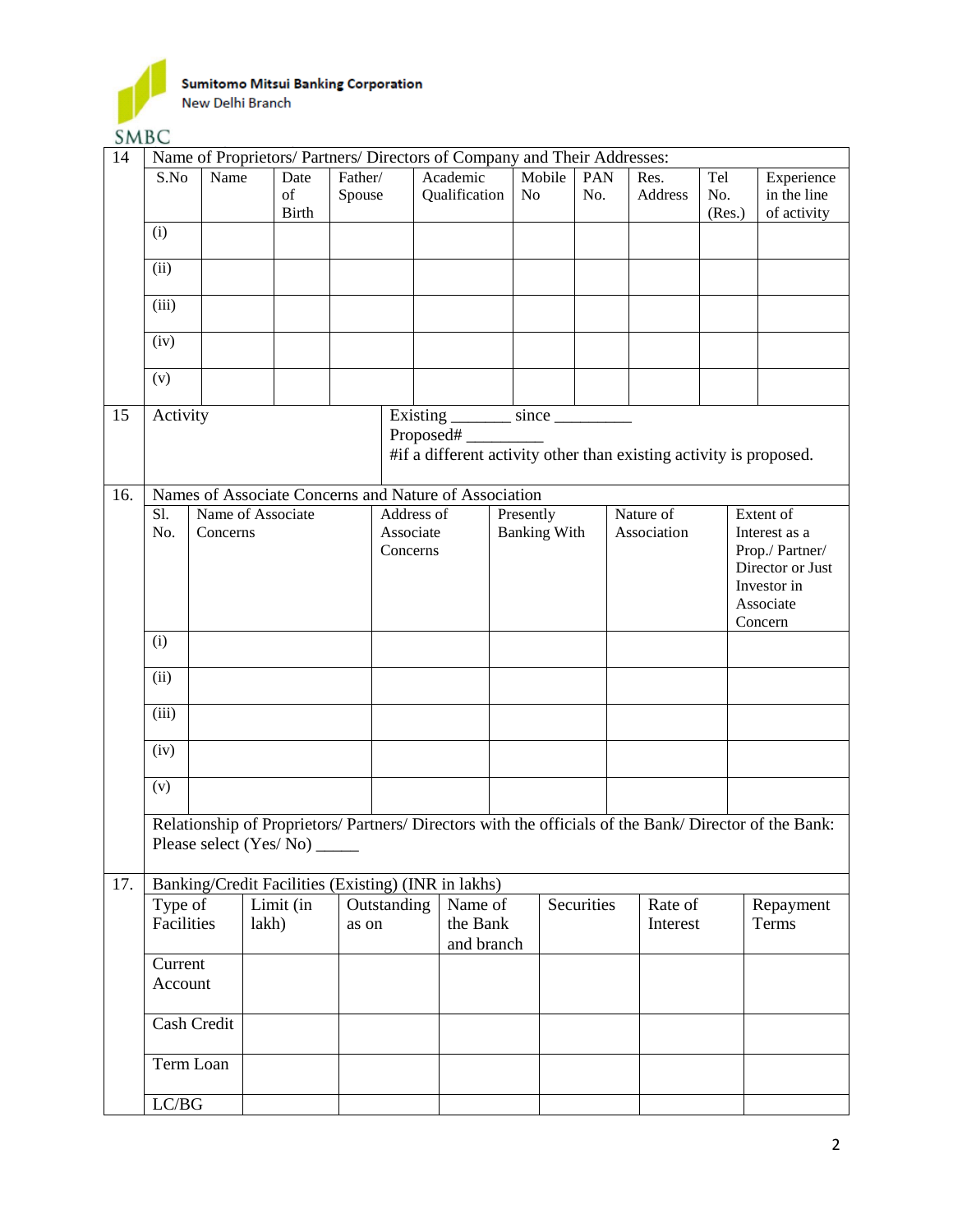

|     | Others                                                                                                                                                                                                                                |              |                    |                  |  |           |                                                                       |           |  |                                                                                                        |  |                           |
|-----|---------------------------------------------------------------------------------------------------------------------------------------------------------------------------------------------------------------------------------------|--------------|--------------------|------------------|--|-----------|-----------------------------------------------------------------------|-----------|--|--------------------------------------------------------------------------------------------------------|--|---------------------------|
|     | Total                                                                                                                                                                                                                                 |              |                    |                  |  |           |                                                                       |           |  |                                                                                                        |  |                           |
|     | If banking with our Bank,<br>customer ID be given here                                                                                                                                                                                |              |                    |                  |  |           |                                                                       |           |  |                                                                                                        |  |                           |
|     | It is certified that our unit has<br>not availed any loan from any<br>other<br>Institution in the past and I am<br>not indebted to any other Bank<br>/ Financial Institution other<br>than those mentioned in column<br>no. 17 above. | Bank $/$     |                    | Financial        |  |           |                                                                       |           |  |                                                                                                        |  |                           |
| 18. | Credit Facilities (Proposed)                                                                                                                                                                                                          |              |                    |                  |  |           |                                                                       |           |  |                                                                                                        |  |                           |
|     | Type of Facilities                                                                                                                                                                                                                    |              |                    | Amount (in lakh) |  |           | Purpose for which                                                     |           |  | Security Offered                                                                                       |  |                           |
|     |                                                                                                                                                                                                                                       |              |                    | Required         |  |           | Primary<br>Security(Details<br>with approx. value<br>to be mentioned) |           |  | Whether Collateral<br>Security Offered (If<br>, yes, then provide<br>details on column<br>20) (Yes/No) |  |                           |
|     | <b>Cash Credit</b>                                                                                                                                                                                                                    |              |                    |                  |  |           |                                                                       |           |  |                                                                                                        |  |                           |
|     | Term Loan                                                                                                                                                                                                                             |              |                    |                  |  |           |                                                                       |           |  |                                                                                                        |  |                           |
|     | LC/BG                                                                                                                                                                                                                                 |              |                    |                  |  |           |                                                                       |           |  |                                                                                                        |  |                           |
|     | Others                                                                                                                                                                                                                                |              |                    |                  |  |           |                                                                       |           |  |                                                                                                        |  |                           |
|     | Total                                                                                                                                                                                                                                 |              |                    |                  |  |           |                                                                       |           |  |                                                                                                        |  |                           |
|     | <b>Basis of Cash Credit Applied</b>                                                                                                                                                                                                   |              |                    |                  |  |           |                                                                       |           |  |                                                                                                        |  |                           |
|     | Cash Credit                                                                                                                                                                                                                           |              |                    |                  |  |           | Projected                                                             |           |  |                                                                                                        |  |                           |
|     |                                                                                                                                                                                                                                       | <b>Sales</b> | cycle in<br>months | Working          |  | Inventory | <b>Debtors</b>                                                        | Creditors |  | Other<br>Current<br>Assets                                                                             |  | Promoters<br>Contribution |
|     |                                                                                                                                                                                                                                       |              |                    |                  |  |           |                                                                       |           |  |                                                                                                        |  |                           |
|     |                                                                                                                                                                                                                                       |              |                    |                  |  |           |                                                                       |           |  |                                                                                                        |  |                           |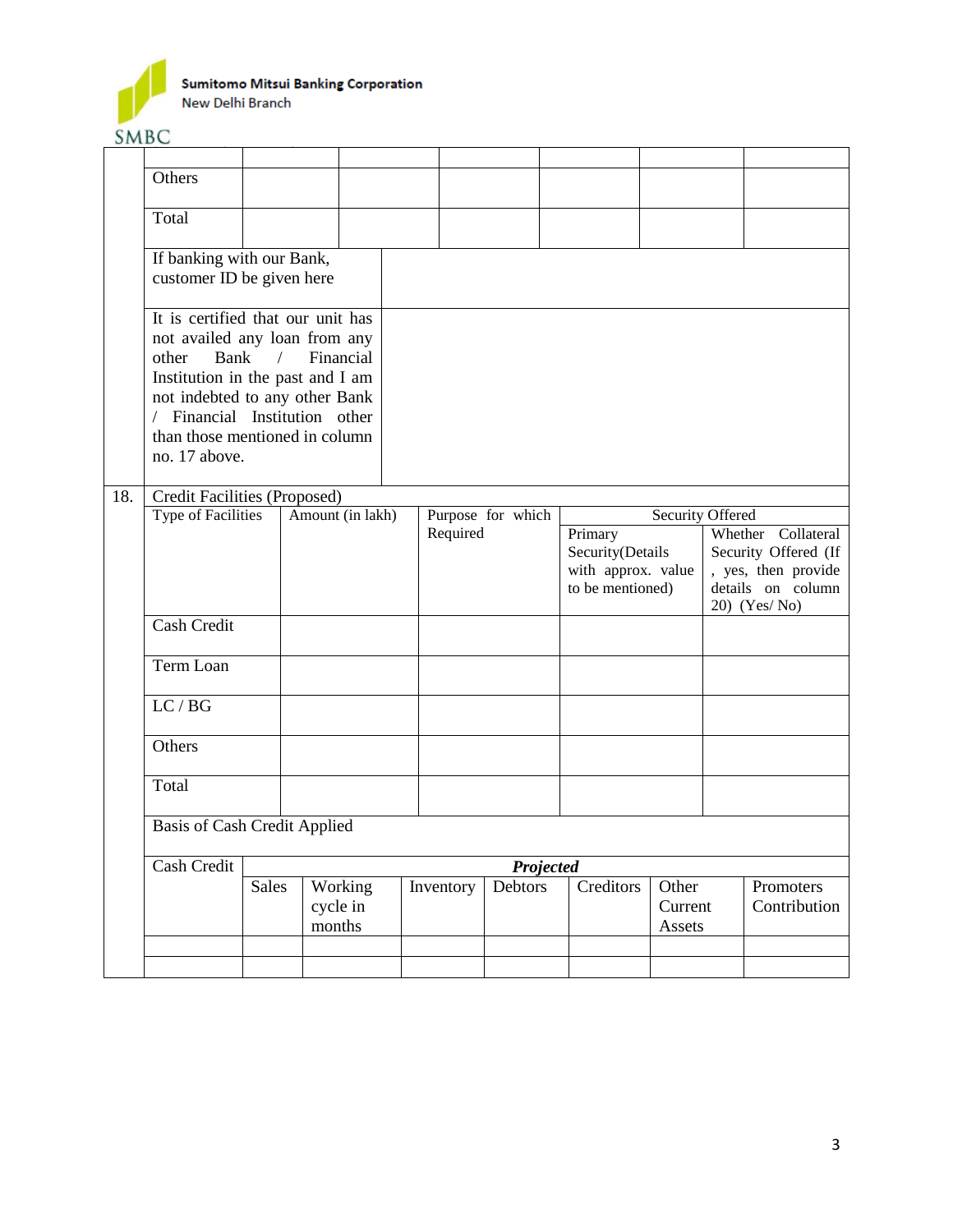

 $$ 

| 19. | <b>SIMPO</b><br>In case of term loan requirements, the details of machinery may be given as under: |                                                |                                      |                                 |                                                                                                  |                                                         |                     |  |  |  |  |
|-----|----------------------------------------------------------------------------------------------------|------------------------------------------------|--------------------------------------|---------------------------------|--------------------------------------------------------------------------------------------------|---------------------------------------------------------|---------------------|--|--|--|--|
|     |                                                                                                    |                                                |                                      |                                 |                                                                                                  |                                                         |                     |  |  |  |  |
|     | Type<br>Machine/<br>Equipment                                                                      | Purpose for<br>of<br>which<br>Required         | Whether<br>Imported or<br>Indigenous | Name<br>of<br>Supplier          | Total<br>Cost<br>of Machine<br>(in case of<br>imported<br>machine,<br>the breakup<br>basic<br>of | Contribution<br>being<br>made<br>the<br>by<br>promoters | Loan<br>Required    |  |  |  |  |
|     |                                                                                                    |                                                |                                      |                                 | costs,<br>freight,<br>insurance<br>and customs<br>duty may be<br>given)                          |                                                         |                     |  |  |  |  |
|     |                                                                                                    |                                                |                                      |                                 |                                                                                                  |                                                         |                     |  |  |  |  |
|     |                                                                                                    |                                                |                                      |                                 |                                                                                                  |                                                         |                     |  |  |  |  |
|     |                                                                                                    |                                                |                                      |                                 |                                                                                                  |                                                         |                     |  |  |  |  |
|     |                                                                                                    |                                                |                                      |                                 |                                                                                                  |                                                         |                     |  |  |  |  |
|     |                                                                                                    | <b>MSME Units)</b><br>a) Third Party Guarantee |                                      |                                 |                                                                                                  |                                                         |                     |  |  |  |  |
|     | Sl. No.                                                                                            | Name of<br>Guarantor                           | Residential<br>Address               | Telephone<br>No.<br>(Residence) | Mobile No                                                                                        | Net worth<br>$(NR)$ in<br>lakh)                         | PAN No              |  |  |  |  |
|     | (i)                                                                                                |                                                |                                      |                                 |                                                                                                  |                                                         |                     |  |  |  |  |
|     | (ii)                                                                                               |                                                |                                      |                                 |                                                                                                  |                                                         |                     |  |  |  |  |
|     | (iii)                                                                                              |                                                |                                      |                                 |                                                                                                  |                                                         |                     |  |  |  |  |
|     | (iv)                                                                                               |                                                |                                      |                                 |                                                                                                  |                                                         |                     |  |  |  |  |
|     | (v)                                                                                                |                                                |                                      |                                 |                                                                                                  |                                                         |                     |  |  |  |  |
|     |                                                                                                    | a) Other Collateral Security                   |                                      |                                 |                                                                                                  |                                                         |                     |  |  |  |  |
|     | Sl. No.                                                                                            | Name of owner of<br>Collateral                 |                                      | Nature                          | <b>Collateral Security</b><br>Details                                                            |                                                         | Value (Rs. in lakh) |  |  |  |  |
|     | (i)                                                                                                |                                                |                                      |                                 |                                                                                                  |                                                         |                     |  |  |  |  |
|     |                                                                                                    |                                                |                                      |                                 |                                                                                                  |                                                         |                     |  |  |  |  |
|     | (ii)                                                                                               |                                                |                                      |                                 |                                                                                                  |                                                         |                     |  |  |  |  |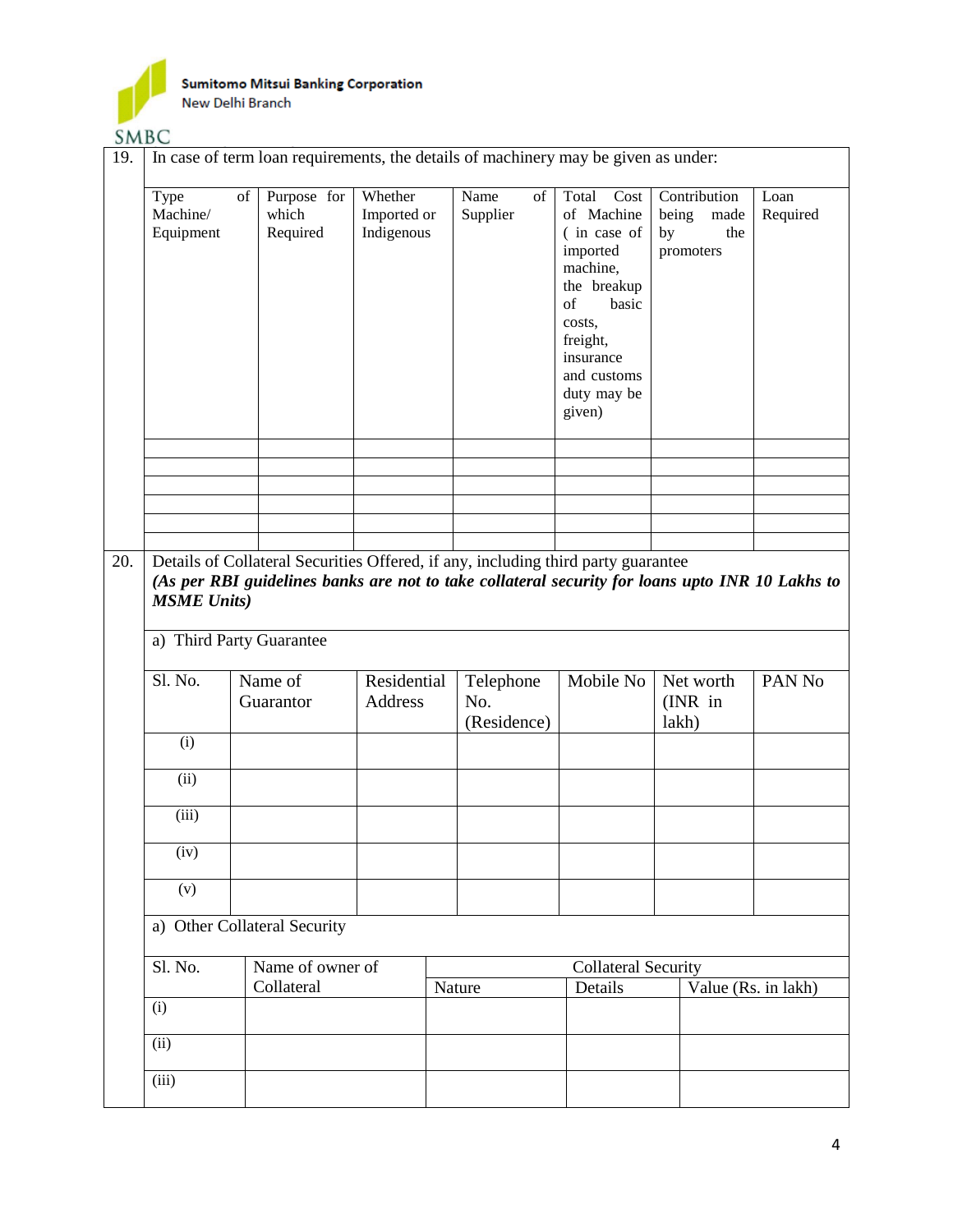

**SMBC** 

|                                                                                                                                                            | (iv)                                           |  |                                     |                                     |                                                                                              |           |                            |  |                                                                                                                                                                                                        |
|------------------------------------------------------------------------------------------------------------------------------------------------------------|------------------------------------------------|--|-------------------------------------|-------------------------------------|----------------------------------------------------------------------------------------------|-----------|----------------------------|--|--------------------------------------------------------------------------------------------------------------------------------------------------------------------------------------------------------|
|                                                                                                                                                            | (v)                                            |  |                                     |                                     |                                                                                              |           |                            |  |                                                                                                                                                                                                        |
| 21.                                                                                                                                                        |                                                |  | Past Performance / Future Estimates |                                     |                                                                                              |           |                            |  |                                                                                                                                                                                                        |
|                                                                                                                                                            |                                                |  |                                     |                                     | term loan facilities projections to be provided till the proposed year of repayment of loan) |           |                            |  | Past Performance / Future Estimates (Actual performance for two previous years, estimates for<br>current year and projections for next year to be provided for working capital facilities. However for |
|                                                                                                                                                            | Rs. in lakh                                    |  | Past Year 1<br>(Actual)             |                                     | Past Year 2<br>(Actual)                                                                      |           | Present Year<br>(Estimate) |  | Next Year<br>(Projection)                                                                                                                                                                              |
|                                                                                                                                                            | <b>Net Sales</b>                               |  |                                     |                                     |                                                                                              |           |                            |  |                                                                                                                                                                                                        |
|                                                                                                                                                            | Net Profit                                     |  |                                     |                                     |                                                                                              |           |                            |  |                                                                                                                                                                                                        |
|                                                                                                                                                            | Capital (Net<br>Worth in case of<br>Companies) |  |                                     |                                     |                                                                                              |           |                            |  |                                                                                                                                                                                                        |
| <b>Status Regarding Statutory Obligations:</b><br>22.<br>Statutory Obligation: Remarks(Any details in Connection with the relevant obligation to be given) |                                                |  |                                     |                                     |                                                                                              |           |                            |  |                                                                                                                                                                                                        |
|                                                                                                                                                            | Sl. No.                                        |  |                                     |                                     | Whether Complied with (select Yes /No). If not applicable then select N. A.                  |           |                            |  |                                                                                                                                                                                                        |
|                                                                                                                                                            | (i)                                            |  |                                     |                                     | Registration under Shops and Establishment ACT                                               |           | Yes/No/NA                  |  |                                                                                                                                                                                                        |
|                                                                                                                                                            | (ii)                                           |  |                                     |                                     | Registration under MSME (Provisional /Final)                                                 |           | Yes/No/NA                  |  |                                                                                                                                                                                                        |
|                                                                                                                                                            | (iii)                                          |  | Drug License                        |                                     |                                                                                              |           | Yes/No/NA                  |  |                                                                                                                                                                                                        |
|                                                                                                                                                            | (iv)                                           |  | Latest Sales Tax Return Filed       |                                     |                                                                                              |           | Yes/No/NA                  |  |                                                                                                                                                                                                        |
|                                                                                                                                                            | (v)                                            |  | Latest Income Tax Returns Filed     |                                     |                                                                                              | Yes/No/NA |                            |  |                                                                                                                                                                                                        |
|                                                                                                                                                            | (vi)                                           |  |                                     |                                     | Any other Statutory dues remaining outstanding                                               |           | Yes/No/NA                  |  |                                                                                                                                                                                                        |
| 22                                                                                                                                                         | satisfaction of bank)                          |  | a.) ID Proof (subject to the        |                                     | Particulars of ID Proof<br>No.                                                               |           |                            |  |                                                                                                                                                                                                        |
|                                                                                                                                                            | b.) Address Proof                              |  |                                     | Particulars of Address Proof<br>No. |                                                                                              |           |                            |  |                                                                                                                                                                                                        |

## **Declaration**

I/We hereby certify that all information furnished by me/us is true; that I/We have no borrowing arrangements for the unit except is in the application; that there is no over dues/ statutory dues against